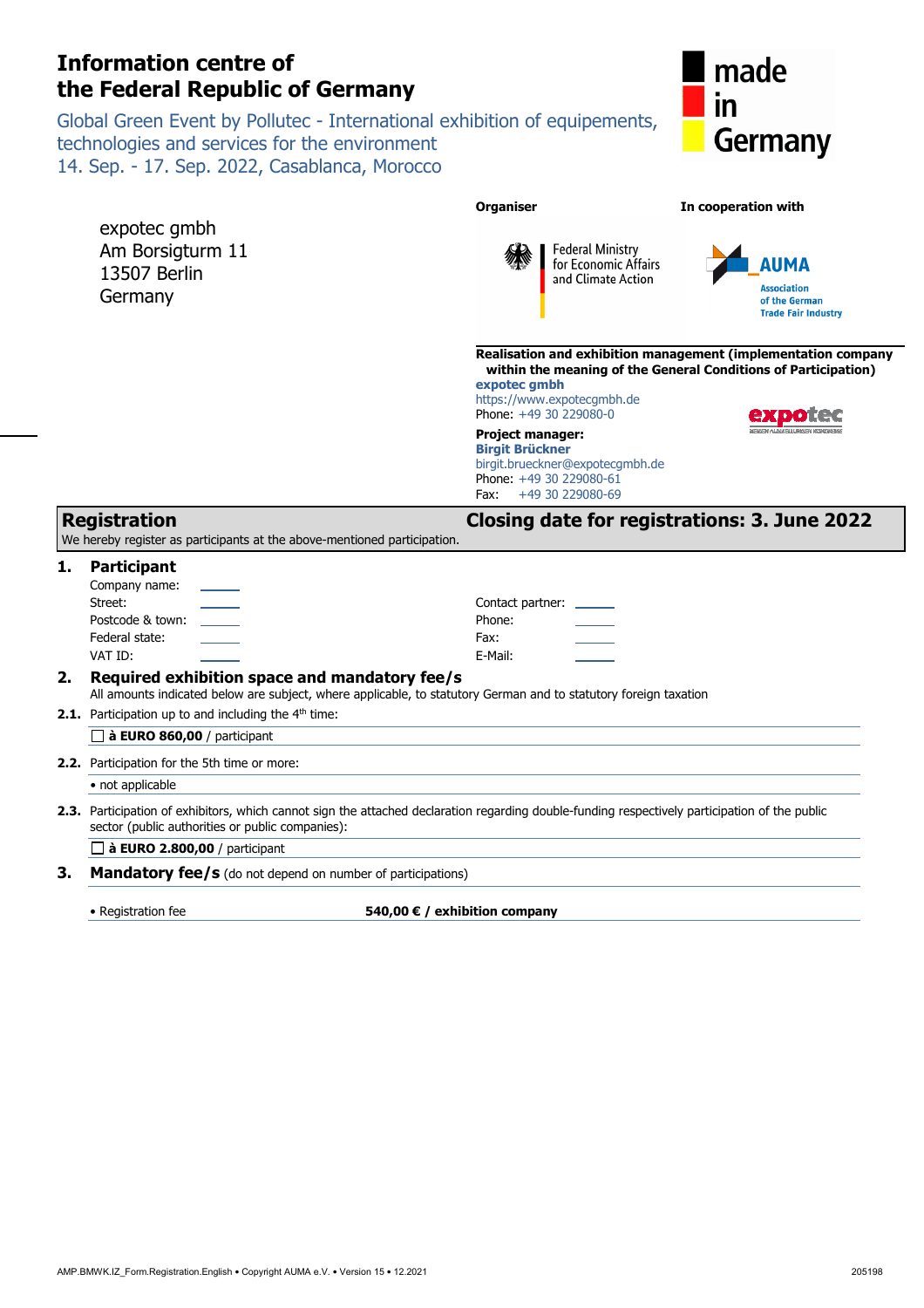#### **Information centre of the Federal Republic of Germany - 2 -**

Global Green Event by Pollutec - International exhibition of equipements, technologies and services for the environment 14. Sep. - 17. Sep. 2022, Casablanca, Morocco

| 4. Exhibition goods (At information stand: product range) | <b>Dimensions</b> | Weight |
|-----------------------------------------------------------|-------------------|--------|
|                                                           |                   |        |
| and the control of the control of                         |                   |        |
|                                                           |                   |        |

We have noted and acknowledged the General and Special Conditions of Participation. We undertake only to exhibit products which are produced according to No. 8 of the General Conditions for Participations of the Federal Republic of Germany at trade fairs and exhibitions abroad. We have completed and enclosed the registration appendices. We agree to the computer-aided recording, storage, and forwarding of company details to third parties. We declare, that insolvency proceedings have not been filed or opened for our assets or that we have not issued or are obliged to make a statutory declartion in accordance with sec. 802c Civil Code of Civil Procedure (ZPO) or sec. 384 of the German Tax Code (AO) 1977.

**Place, date Company stamp & legally binding signature**

Enclosures:

- Appendix to registration form: Special Conditions of Participation
- Appendix to registration form: General Conditions of Participation
- Appendix to registration form: Declaration regarding double-funding resepectively participation of the public sector
- Appendix to registration form: Alternative address for invoices
- Confirmation of assumption of costs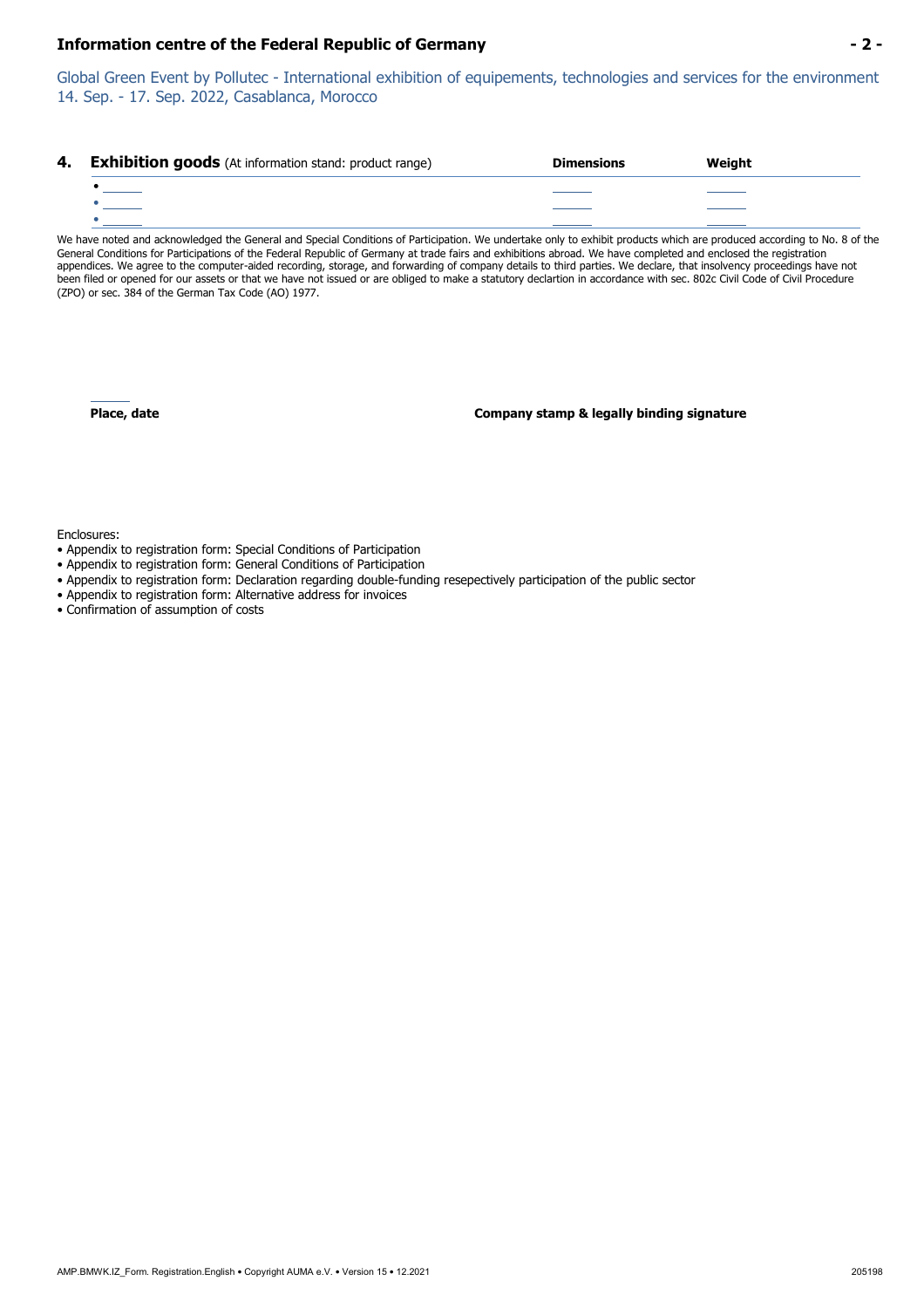#### **Information centre of the Federal Republic of Germany**

Global Green Event by Pollutec - International exhibition of equipements, technologies and services for the environment 14. Sep. - 17. Sep. 2022, Casablanca, Morocco

## **Appendix to registration form**

(Mandatory: please return with the registration form)

### **Exhibitor**

Company: Federal state:  $\blacksquare$ 

Street: **Managing Director:** Managing Director: ZipCode, Town: Commercial Reg.-No.: Contact partner:

## **Declaration regarding double-funding respectively participation of the public sector (public authorities or public companies)**

With our registration for the Information centre of the Federal Republic of Germany at the

**Global Green Event by Pollutec - International exhibition of equipements, technologies and services for the environment 14. Sep. - 17. Sep. 2022, Casablanca** 

I hereby declare/we hereby declare, that I/we do not receive any institutional fundings granted/covered by public resources.

I hereby declare/we hereby declare, that I/we do not receive any further public support out of project fundings for the participation at this trade fair/exhibition.

I hereby declare/we hereby declare, that my/our company is not a federal, state or municipal authority, is neither a state development institution nor a any other legal entity under public law.

I hereby declare/we hereby declare that my/our company is not directly or indirectly majority-owned by a religious community/communities or by a legal entity/entities under public law.

 **Place, Date Company stamp & legally binding signature**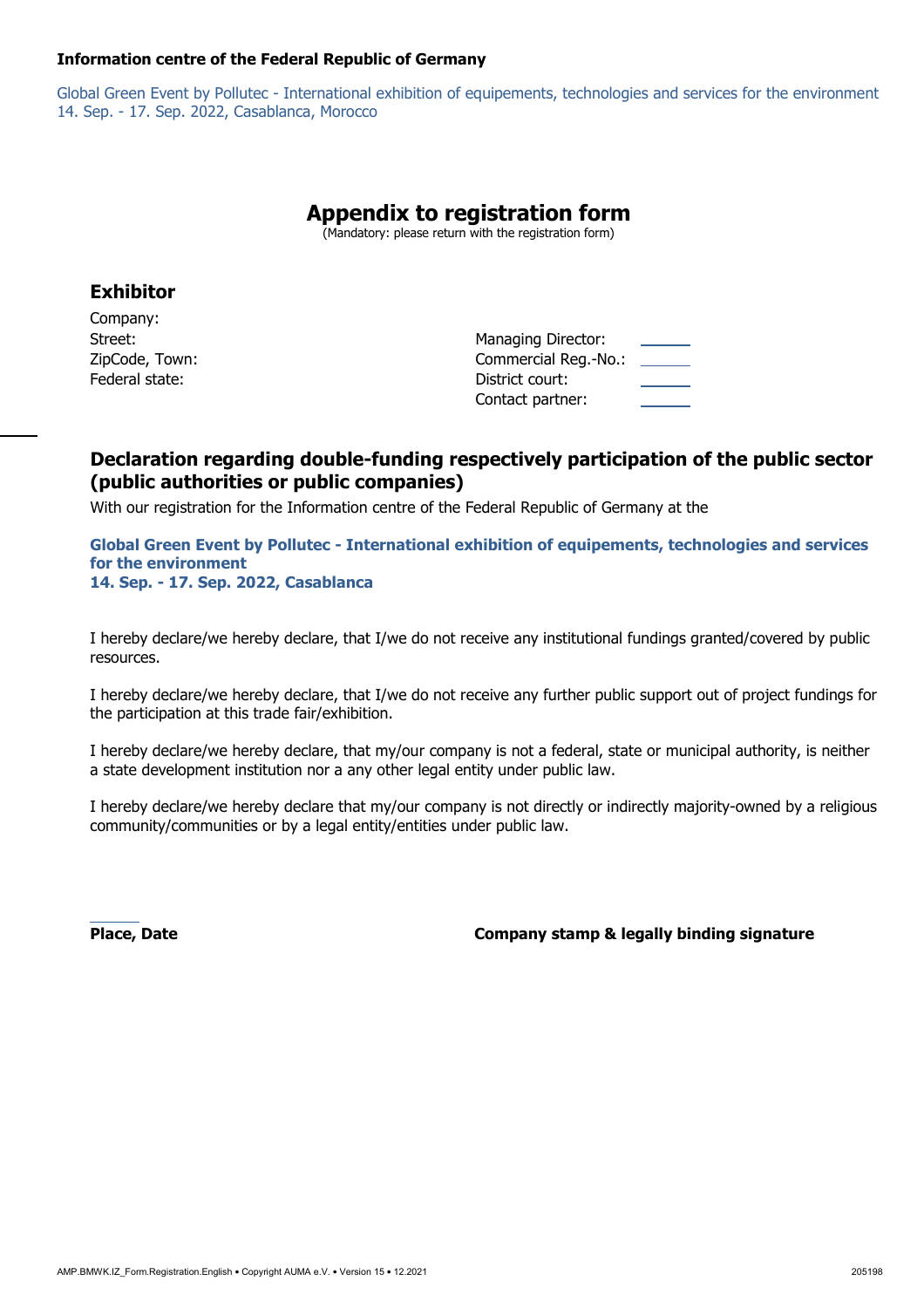#### **Information centre of the Federal Republic of Germany**

Global Green Event by Pollutec - International exhibition of equipements, technologies and services for the environment 14. Sep. - 17. Sep. 2022, Casablanca, Morocco

## **Alternative address for invoices**

#### **Exhibitor**

Company: Street: ZipCode, Town: Federal state:

#### **Exhibition**

Company:

**Global Green Event by Pollutec - International exhibition of equipements, technologies and services for the environment 14. Sep. - 17. Sep. 2022, Casablanca** 

#### **Alternative address for invoices**

| Company.         |         |  |
|------------------|---------|--|
| Address:         |         |  |
| ZipCode:         |         |  |
| Postbox:         | Name:   |  |
| Postbox ZipCode: | Phone:  |  |
| Town:            | Fax:    |  |
| Country:         | E-Mail: |  |
|                  |         |  |

**Place, Date Company stamp & legally binding signature**  $\blacksquare$